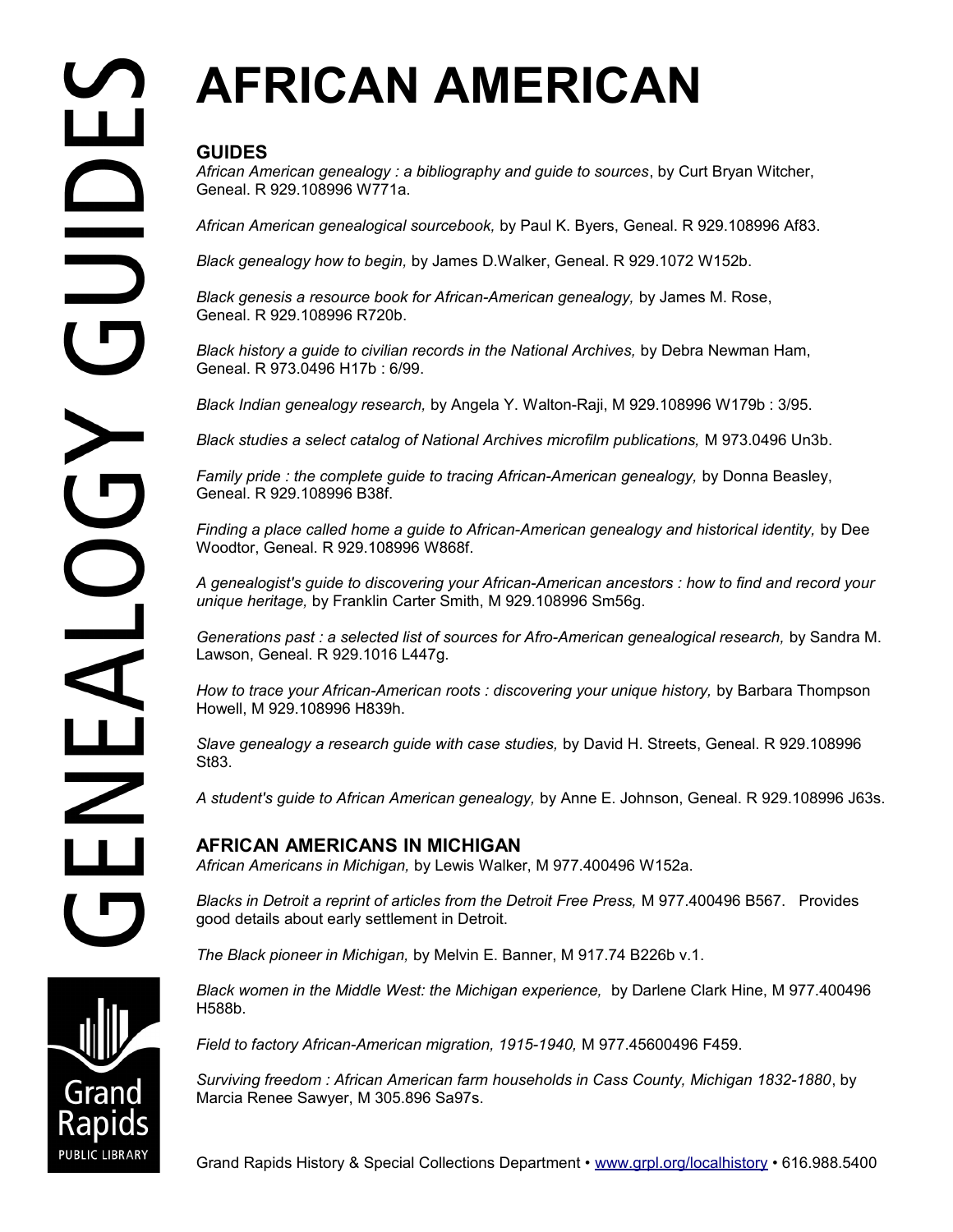*The Thomas W. Cross family records : from 1826-1986,* by Lee Elzey Cross, Geneal. R 929.2 C884 C8

#### **AFRICAN AMERICANS IN GRAND RAPIDS**

*African Americans in the Furniture City: the struggle for civil rights in Grand Rapids,* by Randal Maurice Jelks, M 305.896 J392a.

#### **THE IMMIGRANT EXPERIENCE**

*The African American family album,* by Dorothy Hoobler, Geneal. R 973.0496 H76a.

#### **CENSUS**

*Free Blacks and mulattos in South Carolina 1850 census,* by Margaret Peckham Motes, Geneal. R 312.09757 1850 M856f.

List of free Black heads of families in the first census of the United States, 1790, by Debra Newman Ham, Geneal. R 312.0973 1790 N463L.

*Free Black heads of household in the New York State federal census, 1790-1830,* by Alice Eichholz, Geneal. R 929.308996 Ei24f.

#### **MILITARY RECORDS**

*Black courage, 1775-1783 documentation of Black participation in the American Revolution, by Robert Ewell Greene,* Geneal. R 973.315 G835b.

*The Black loyalist directory : African Americans in exile after the American Revolution,* Geneal. R 973.315 B561 : 7/96.

*Guide to tracing your African Ameripean Civil War ancestor,* by Jeanette Braxton-Secret, Geneal. R 973.7415 B739g 1997.

*Forgotten patriots : African American and American Indian patriots in the Revolutionary War : a guide to service, sources and studies,* by Eric Grundset, M 973.34 G924f.

#### **VITAL RECORDS**

*Admission record, Indianapolis Asylum for Friendless Colored Children, 1871-1900,* by Jean E. Spears, Geneal. R 929.377252 Sp31a.

*Blacks found in the deeds of Laurens & Newberry counties, SC, 1785 to 1827, by Margaret Peckham Motes, Geneal, R* 929.3757 M856b.

*A comprehensive name index for The American Slave,* Geneal. R 929.373 C738. The American Slave is a comprised of three series which contain thousands of interviews with former slaves conducted under the Works Progress Administration, primarily in the 1930s.

*Free African Americans of Maryland and Delaware from the colonial period to 1810, by Paul Heinegg, Geneal. R 929.375* H364f.

*Free African Americans of North Carolina, Virginia, and South Carolina from the colonial period to about 1820,* by Paul Heinegg, Geneal. R 929.308996 H364f v.1-2.

*The history of the Black population of Amherst, Massachusetts, 1728-1870,* by James Avery Smith, Geneal. R 929.374423 Sm611h.

*People of color: black genealogical records and abstracts from Missouri sources,* by Teresa Blattner, Geneal. R 929.3778 B613p v.1 : 12/94.